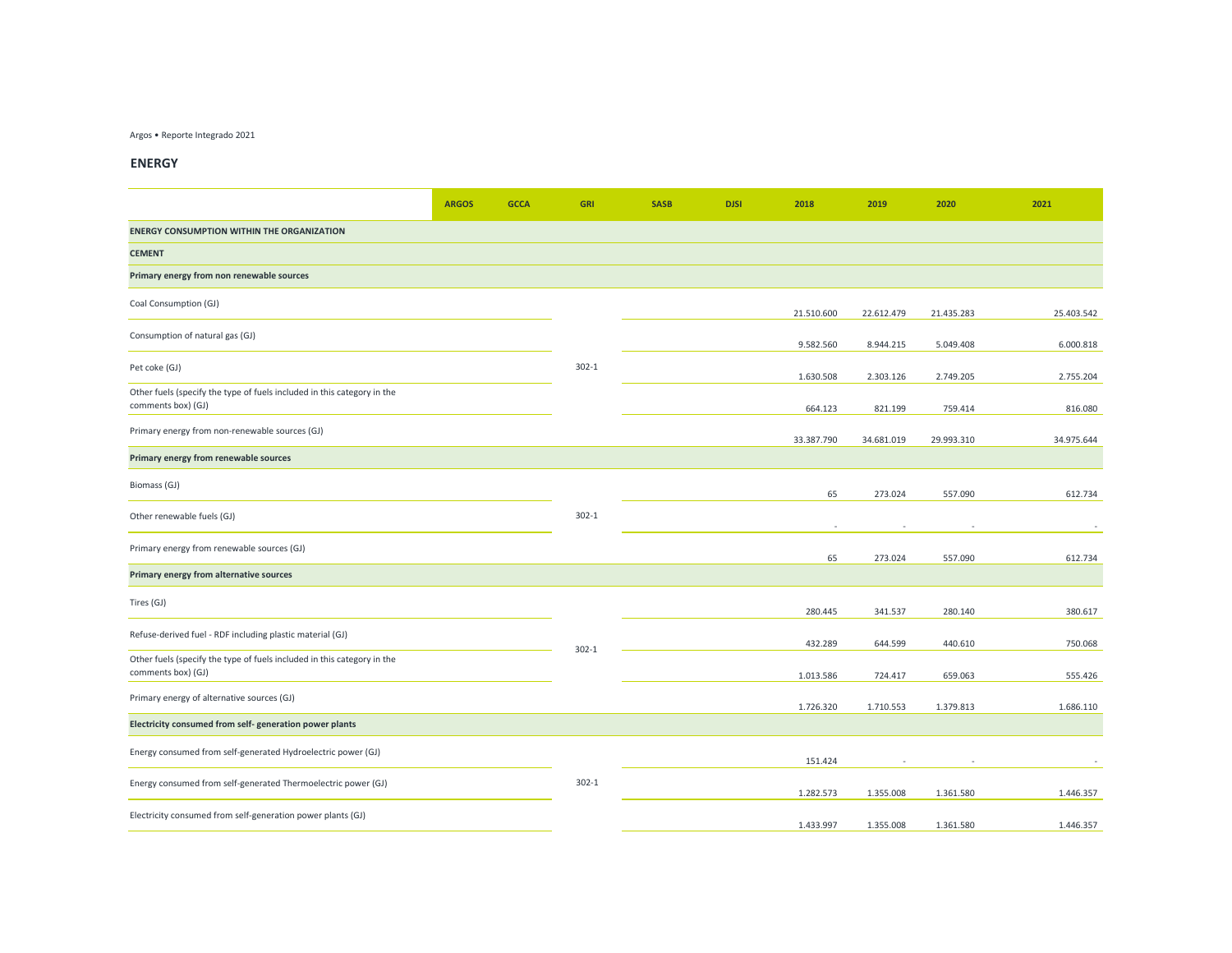| <b>Electricity from the network</b>                         |           |            |                |                          |            |
|-------------------------------------------------------------|-----------|------------|----------------|--------------------------|------------|
| Consumption of electricity purchased from the network (GJ)  |           | 4.027.972  | 4.259.866      | 3.767.077                | 4.212.449  |
|                                                             |           |            |                |                          |            |
| Consumption of electricity transferred by other plants (GJ) | $302 - 1$ | 40.613     | $\overline{a}$ | $\overline{\phantom{a}}$ | $\sim$     |
| Electricity from the network (GJ)                           |           |            |                |                          |            |
|                                                             |           | 4.068.585  | 4.259.866      | 3.767.077                | 4.212.449  |
| <b>Total energy consumption</b>                             |           |            |                |                          |            |
| Total thermal energy (GJ)                                   |           |            |                |                          |            |
|                                                             |           | 35.114.176 | 36.664.595     | 31.930.213               | 37.274.489 |
| Total electrical energy (GJ)                                | $302 - 1$ |            |                |                          |            |
|                                                             |           | 5.502.582  | 5.614.874      | 5.128.657                | 5.658.806  |
| Cement total energy consumption (GJ)                        |           |            |                |                          |            |
|                                                             |           | 40.616.758 | 42.279.469     | 37.058.870               | 42.933.295 |

STARDARDS, METHODOLOGIES AND ASSUMPTIONS IN THE CALCULATIONS: For the CCA region, consumption and LCVs (Lower Calorific Values) of fossil fuels and other fuels used in the plants and mines, as well as the consumption of el power, were supplied by the facilities.

For the Colombia region, fuel consumptions for the process inside the kiln were extracted from SAP, as well as electric power consumption. Quarry and third-party diesel consumptions were supplied by the facilities.

For the USA region, all fossil and alternative fuel consumption and LCVs (lower caloric values) used in the process of the kiln were supplied by the plants, as well as the electric power consumption.

| <b>CONCRETE</b>                                                                                                                                                 |           |           |           |           |           |
|-----------------------------------------------------------------------------------------------------------------------------------------------------------------|-----------|-----------|-----------|-----------|-----------|
| Primary energy from non renewable sourcer                                                                                                                       |           |           |           |           |           |
| Diesel oil consumption (GJ)                                                                                                                                     |           | 1.551.199 | 1.711.147 | 972.006   | 1.047.704 |
| Other fuels (specify the type of fuels included in this category in the<br>comments box) (GJ)                                                                   | $302 - 1$ | 409       | $\sim$    | $\sim$    | 2,07      |
| Primary energy from non-renewable sources (GJ)                                                                                                                  |           | 1.551.608 | 1.711.147 | 972.006   | 1.047.706 |
| <b>Electricity purchased</b>                                                                                                                                    |           |           |           |           |           |
| Consumption of electricity purchased (GJ)                                                                                                                       | $302 - 1$ | 145.150   | 125.364   | 130.258   | 115.484   |
| Electricity purchased (GJ)                                                                                                                                      |           | 145.150   | 125.364   | 130.258   | 115.484   |
| <b>Total energy consumption</b>                                                                                                                                 |           |           |           |           |           |
| Total thermal energy (GJ)                                                                                                                                       |           | 1.551.608 | 1.711.147 | 972.006   | 1.047.706 |
| Total electrical energy (GJ)                                                                                                                                    | $302 - 1$ | 145.150   | 125.364   | 130.258   | 115.484   |
| Concrete total energy consumption (GJ)                                                                                                                          |           | 1.696.758 | 1.836.511 | 1.102.264 | 1.163.190 |
| STARDARDS, METHODOLOGIES AND ASSUMPTIONS IN THE CALCULATIONS: Lower Calorific Value (LCV) for diesel and gasoline found in: Units & Conversion Fact Sheet (MIT) |           |           |           |           |           |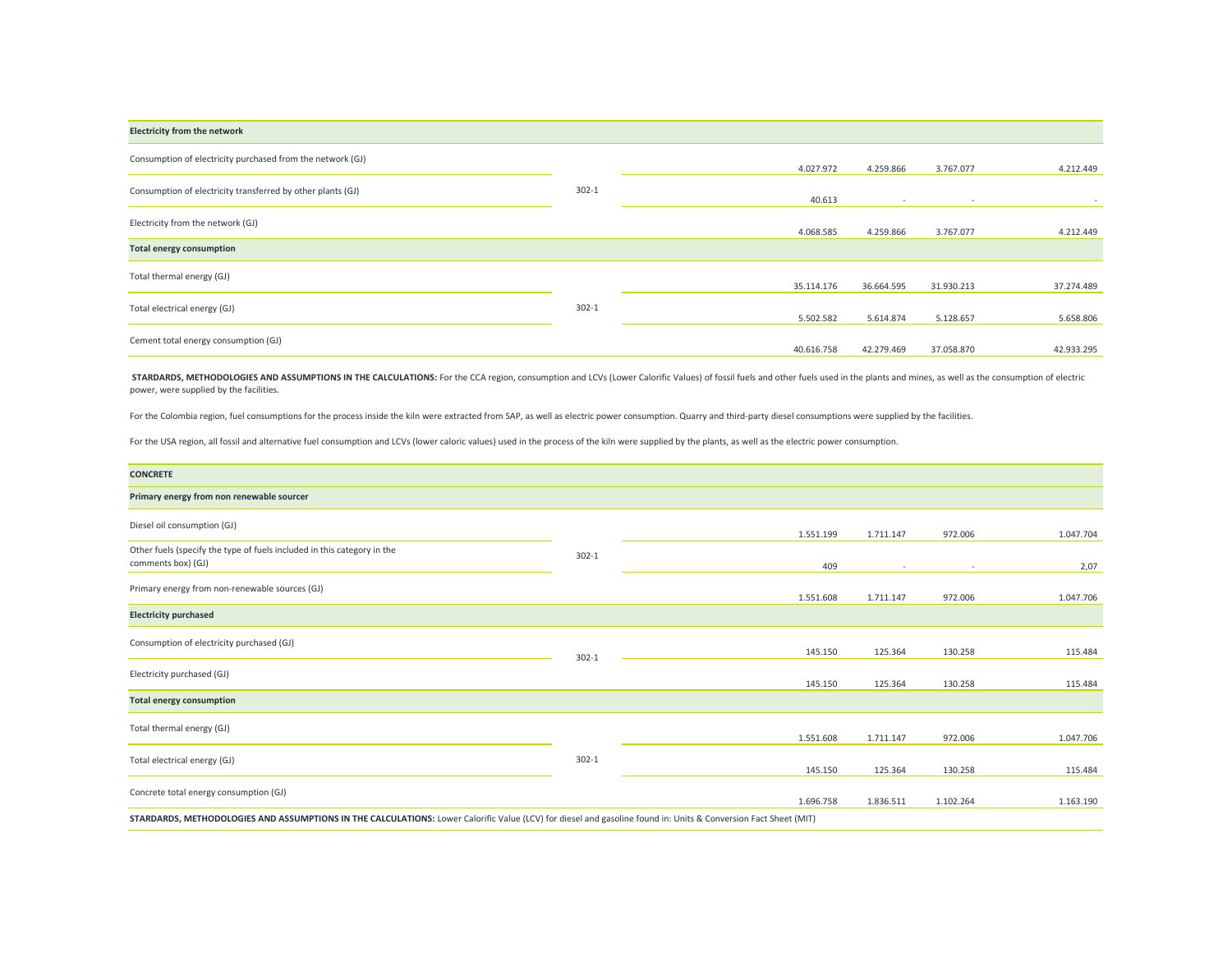| <b>AGGREGATES</b>                                                                                                                                                                                              |           |           |           |           |           |
|----------------------------------------------------------------------------------------------------------------------------------------------------------------------------------------------------------------|-----------|-----------|-----------|-----------|-----------|
| Primary energy from non renewable sources                                                                                                                                                                      |           |           |           |           |           |
| Diesel oil consumption (GJ)                                                                                                                                                                                    |           | 71.165    | 54.099    | 37.862    | 57.644    |
| Other fuels (specify the type of fuels included in this category in the<br>comments box) (GJ)                                                                                                                  | $302 - 1$ |           |           |           | 48        |
| Primary energy from non-renewable sources (GJ)                                                                                                                                                                 |           | 71.165    | 54.099    | 37.862    | 57.693    |
| <b>Electricity purchased</b>                                                                                                                                                                                   |           |           |           |           |           |
| Consumption of electricity purchased (GJ)                                                                                                                                                                      | $302 - 1$ | 21.565    | 17.687    | 12.673    | 11.608    |
| Electricity purchased (GJ)                                                                                                                                                                                     |           | 21.565    | 17.687    | 12.673    | 11.608    |
| <b>Total energy consumption</b>                                                                                                                                                                                |           |           |           |           |           |
| Total thermal energy (GJ)                                                                                                                                                                                      |           | 71.165    | 54.099    | 37.862    | 57.693    |
| Total electrical energy (GJ)                                                                                                                                                                                   | $302 - 1$ | 21.565    | 17.687    | 12.673    | 11.608    |
| Aggregates total energy consumption (GJ)                                                                                                                                                                       |           | 92.730    | 71.786    | 50.535    | 69.301    |
| STARDARDS, METHODOLOGIES AND ASSUMPTIONS IN THE CALCULATIONS: Lower Calorific Value (LCV) for diesel and gasoline found in: Units & Conversion Fact Sheet (MIT).                                               |           |           |           |           |           |
| <b>POWER GENERATION</b>                                                                                                                                                                                        |           |           |           |           |           |
| Primary energy from non renewable sources                                                                                                                                                                      |           |           |           |           |           |
| Coal Consumption (GJ)                                                                                                                                                                                          |           | 3.182.272 | 2.770.590 | 2.431.087 | 3.031.866 |
| Consumption of natural gas (GJ)                                                                                                                                                                                |           | 1.197.425 | 2.024.470 | 1.962.198 | 1.985.163 |
| Other fuels (specify the type of fuels included in this category in the<br>comments box) (GJ)                                                                                                                  | $302 - 1$ | 239.624   | 219.319   | 221.021   | 173.609   |
| Primary energy from non-renewable sources (GJ)                                                                                                                                                                 |           | 4.619.321 | 5.014.380 | 4.614.307 | 5.190.638 |
| <b>TOTAL ENERGY CONSUMPTION</b>                                                                                                                                                                                |           |           |           |           |           |
| Total energy consumption in power generation (GJ)                                                                                                                                                              | $302 - 1$ | 4.619.321 | 5.014.380 | 4.614.307 | 5.190.638 |
| STARDARDS, METHODOLOGIES AND ASSUMPTIONS IN THE CALCULATIONS: The LCV (lower calorific value) of coal and natural gas were supplied by the plants.<br>Diesel and Gasoline: Units & Conversion Fact Sheet (MIT) |           |           |           |           |           |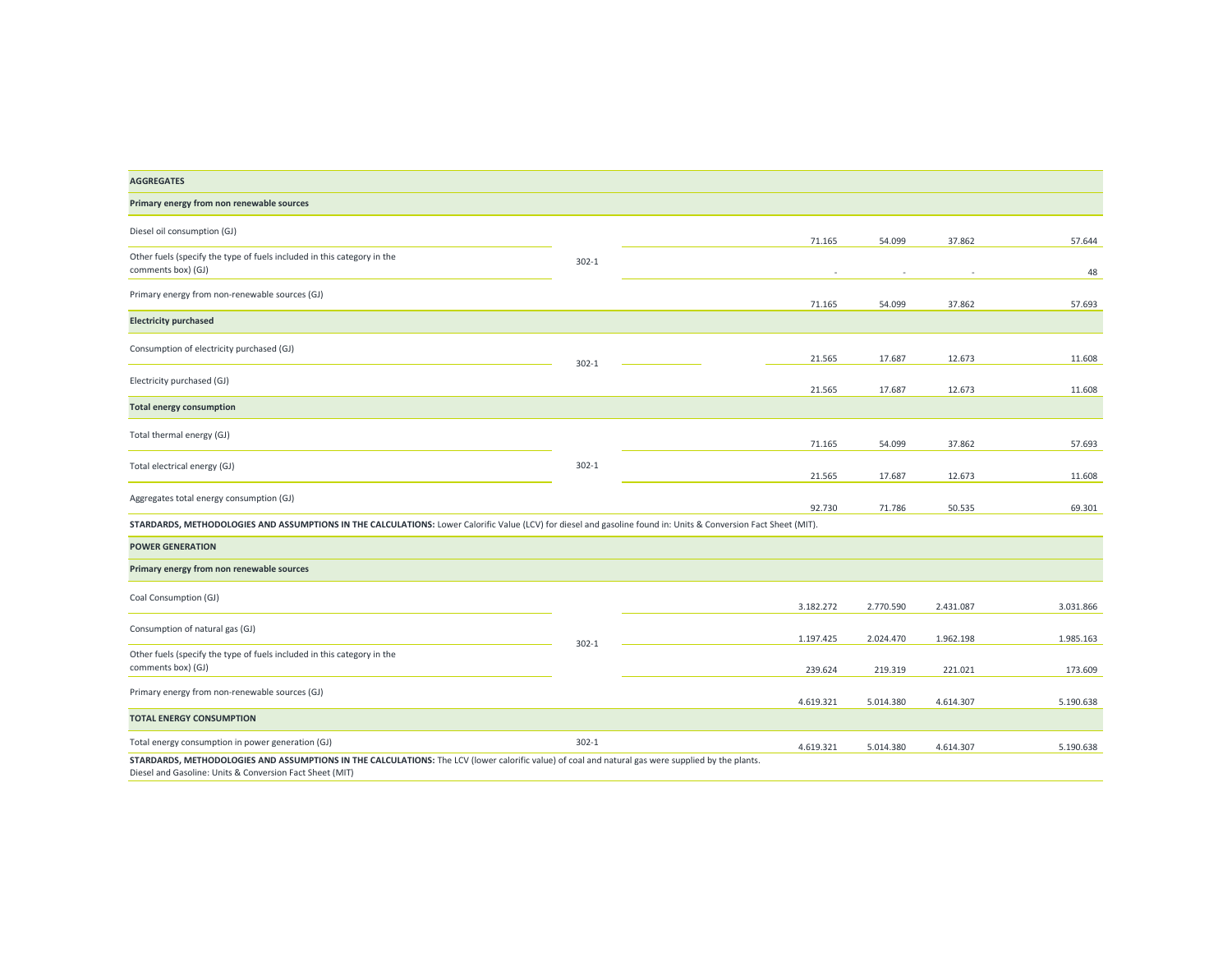| <b>COMPANY</b>                                        |           |              |       |            |            |            |            |
|-------------------------------------------------------|-----------|--------------|-------|------------|------------|------------|------------|
| Energy consumption within the organization            |           |              |       |            |            |            |            |
| Energy sold (Electricity) (GJ)                        | $302 - 1$ | EM-CM-130a.1 |       | $\sim$     | 161.688    | 211.309    | 41.602     |
| TOTAL energy consumption within the organization (GJ) |           |              |       | 45.742.995 | 47.685.449 | 41.253.086 | 47.868.464 |
| <b>Energy sources</b>                                 |           |              |       |            |            |            |            |
| Percentage alternative %                              |           |              |       |            |            |            | 0,035      |
| Percentage grid electricity %                         |           | EM-CM-130a.1 |       |            |            |            | 0,091      |
| Percentage renewable %                                |           |              |       |            |            |            | 0,007      |
| <b>Total Energy Consumption</b>                       |           |              |       |            |            |            |            |
| Total renewable Energy consumption (MWh)              |           |              | 2.3.3 | 521.614    | 550.993    | 538.029    | 734.784    |
| Total non-renewable Energy consumption (MWh)          |           |              |       | 12.184.775 | 12.694.966 | 10.921.163 | 12.562.012 |
|                                                       |           |              |       |            |            |            |            |

<u> Termin de la provincia de la provincia de la provincia de la provincia de la provincia de la provincia de la p</u>